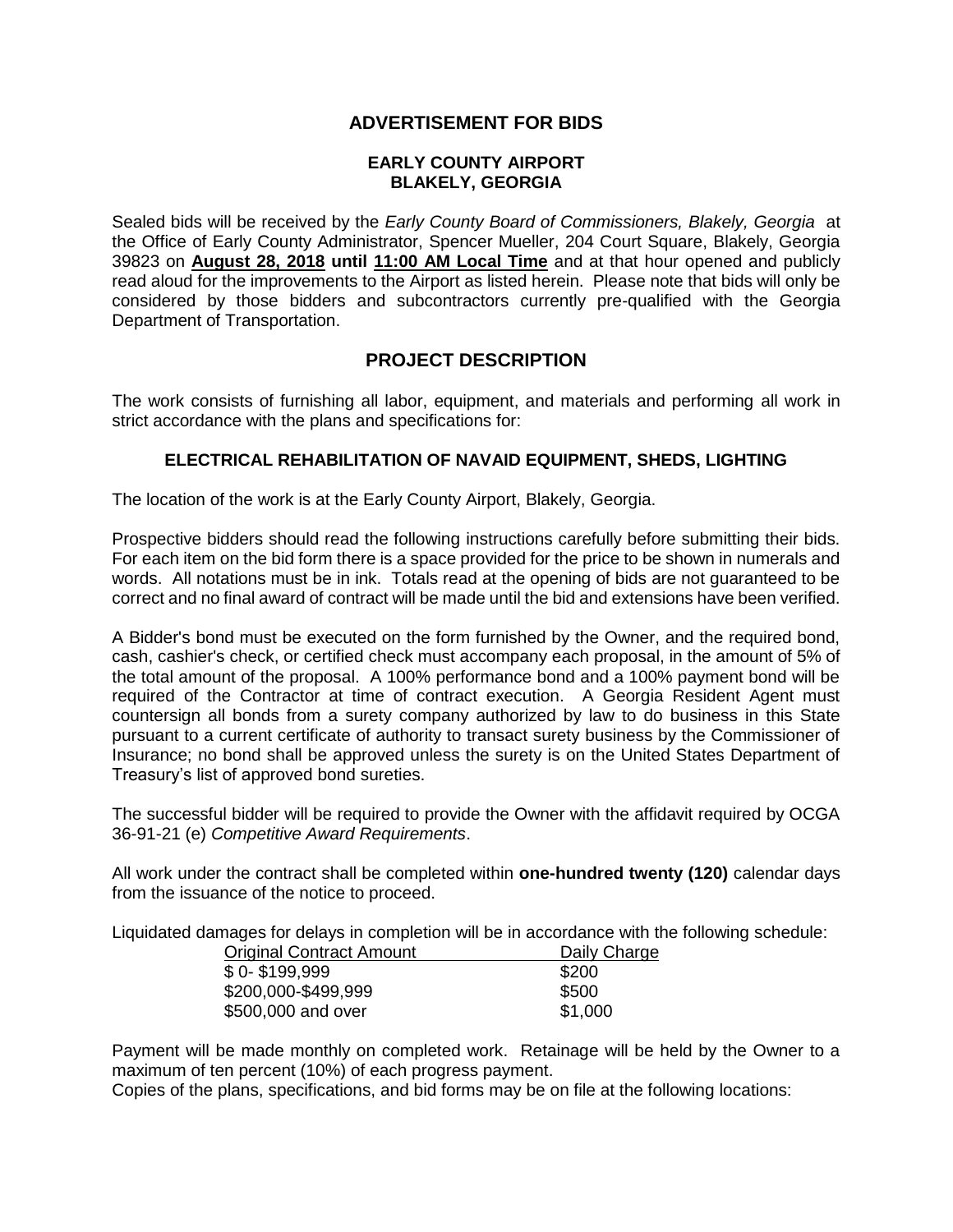*the Document Processing Center, Construct Connect:*

- 3825 Edwards Rd., Suite 800, Cincinnati, Ohio 45209

- *the Early County Board of Commissioners, County Administrator*
	- *204 Court Square, Blakely, GA 39823*
- *and the Engineer's office, Croy Engineering, LLC:*
	- 200 North Cobb Pkwy, Bldg. 400, Suite 413, Marietta, GA 30062

They may be examined at these offices without charge.

A non-refundable deposit of \$150.00 is required for a hard copy of the plans and bid documents. A non-refundable deposit of \$50.00 is required for an electronic copy of the plans and bid documents in pdf format on a CD. Construction Plans and Specifications may be obtained at the office of the Engineers. All Contractor's must be on the plan holders list in order to be considered for work on the project.

Envelopes containing bids must be sealed, addressed to the undersigned, and marked as follows: "Bid for Construction at Early County Airport, Blakely, Georgia. Croy Engineering Project *1095.05*." Bids will be required to remain open for acceptance or rejection for **one-hundred and twenty (120) calendar days** after the date of opening of bids.

# **IMPORTANT NOTICE TO BIDDERS**

**IMPORTANT NOTICE TO BIDDERS:** The following regulations and requirements apply to this project:

**Buy American Preferences** (Title 49 USC, Chapter 501) All acquired steel and manufactured products installed under the AIP assisted project must be produced in the United States.

**Foreign Trade Restriction:** Denial of Public Works contracts to suppliers of goods and services of countries that deny procurement market access to US contractors (DOT Reg. 49 CFR Part 30)

**Government wide debarment and suspension and government wide requirements for drug free workplace.** (DOT Regulation 49 CFR Part 29)

**Davis-Bacon Act** (DOL Regulation 29 CFR Part 5)

**Affirmative Action to Ensure Equal Employment Opportunity** (Executive Order 11246 and DOL Regulation 41 CFR Part 60)

**DBE OBLIGATION.** The bidder shall make good faith efforts, as defined in Appendix A of 49 CFR Part 26, Regulations of the Office of the Secretary of Transportation, to subcontract **12.72% percent** of the dollar value of the prime contract to small business concerns owned and controlled by socially and economically disadvantaged individuals (DBE). In the event that the bidder for this solicitation qualifies as a DBE, the contract goal shall be deemed to have been met. Individuals who are rebuttably presumed to be socially and economically disadvantaged including: women, African American, Hispanics, and Native Americans, Asian-Pacific Americans, and Asian-Indian Americans. The apparent successful competitor will be required to submit, with the bid, information concerning the DBE's that will participate in this contract. The information will include the name and address of each DBE, a description of the work to be performed by each named firm, and the dollar value of the contract. If the bidder fails to achieve the contract goal stated herein, it will be required to provide, with the bid, documentation demonstrating that it made